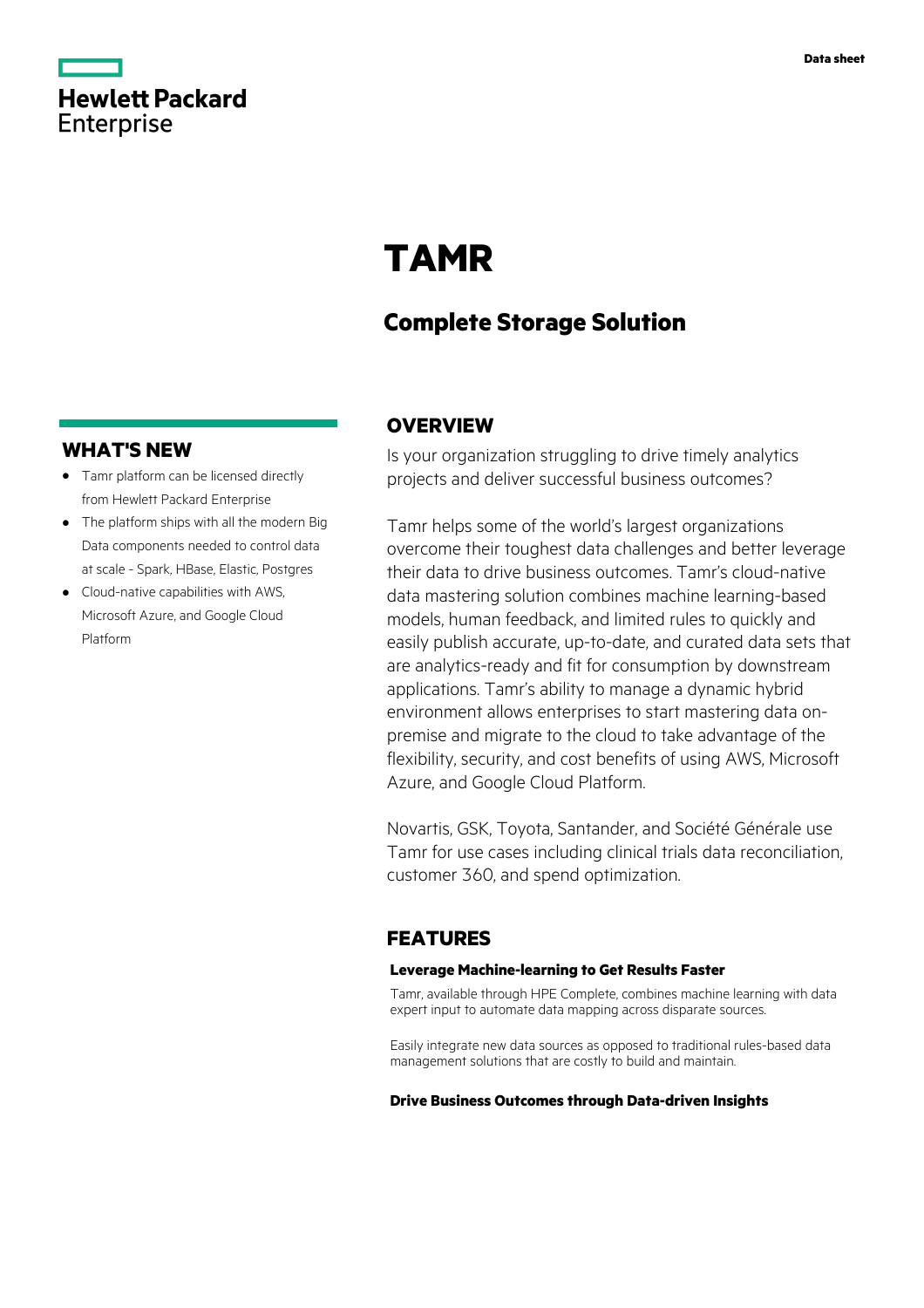Tamr fuels analytics with curated, mastered datasets purpose-built for data visualization tools, improving the ability to uncover insights needed to accelerate business-critical data projects and drive business outcomes.

#### **Leverage Scalability and Flexibility of AWS, Google Cloud Platform, and Microsoft Azure**

Tamr's cloud-native capabilities offer improved scalability for mastering data in the cloud.

Seamlessly migrate data workloads to the cloud from on-premise deployments.

Tamr's cloud-native capabilities permit lower total cost of ownership for data mastering.